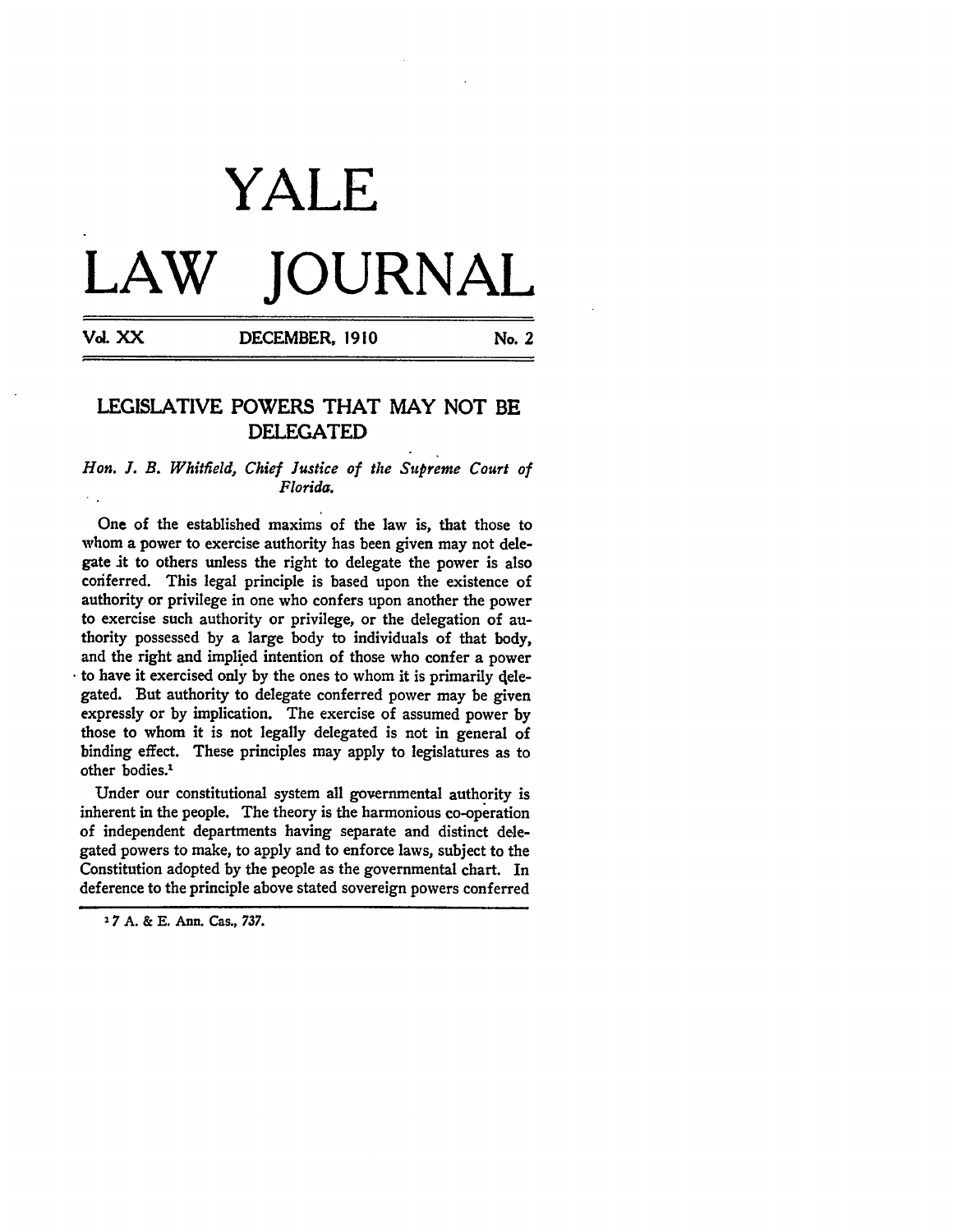**by** the people should in general be exercised only **by** those to whom such powers are respectively assigned, umess authority to delegate the power is expressly or impliedly given **by** the people who cor fer the primary power. But a mere implication of nondelegation is not raised to the detriment of the general welfare. Immemorial usage and the necessities of local government **justit)** the delegation of some minor legislative power of a police nature within definite limitations to municipalities where express organic provisions do not forbid.<sup>2</sup> Congress may confer limited and defined legislative powers upon the territories -for local purposes.'

The Constitution of the United States.provides that **"All** legislative powers herein granted shall be vested in the Congress of the United States, which shall consist of a Senate and House of Representatives."

In slightly varying terms the constitution of perhaps every State in the Union provides that the powers of the State government shall be divided into three departments-legislative, executive, and judicial; that the legislative authority shall be vested in the legislature; that the executive authority shall be vested in a Governor; that the judicial power shall be vested in the members of the judiciary; and that no person belonging to one department shall exercise any powers appertaining to either of the other departments except as btherwise specified **.in the** constitution. In effect, the State constitutions, as a general rule, provide that except as otherwise specified the exclusively legislative powers shall be exercised **by** the legislature and not **by** the Governor or the judiciary; that the exclusively executive powers shall be exercised **by** the Governor and not **by** the members of the Legislature or the judiciary; and that the exclusively judicial powers shall be exercised **by** members of the judiciary and not **by** the Governor or **by** members of the legislature. Particular cases may be governed **by** exceptional organic provisions.

The division of sovereign powers into departments was intended to enhance. the efficiency of the Government, and the.division embraces only such powers and to such an extent as is essential to efficient governmental action for the general welfare. In forbidding the exercise of any of the powers assigned to one department **by** any person belonging to another department, it was designed to secure to the departments independence of each other

**<sup>260</sup>** Conn., *97;* **129** U. S., 141; **113** Wis., **15.**

**a22** Pac., **159;** 114 **U. S.,** 429.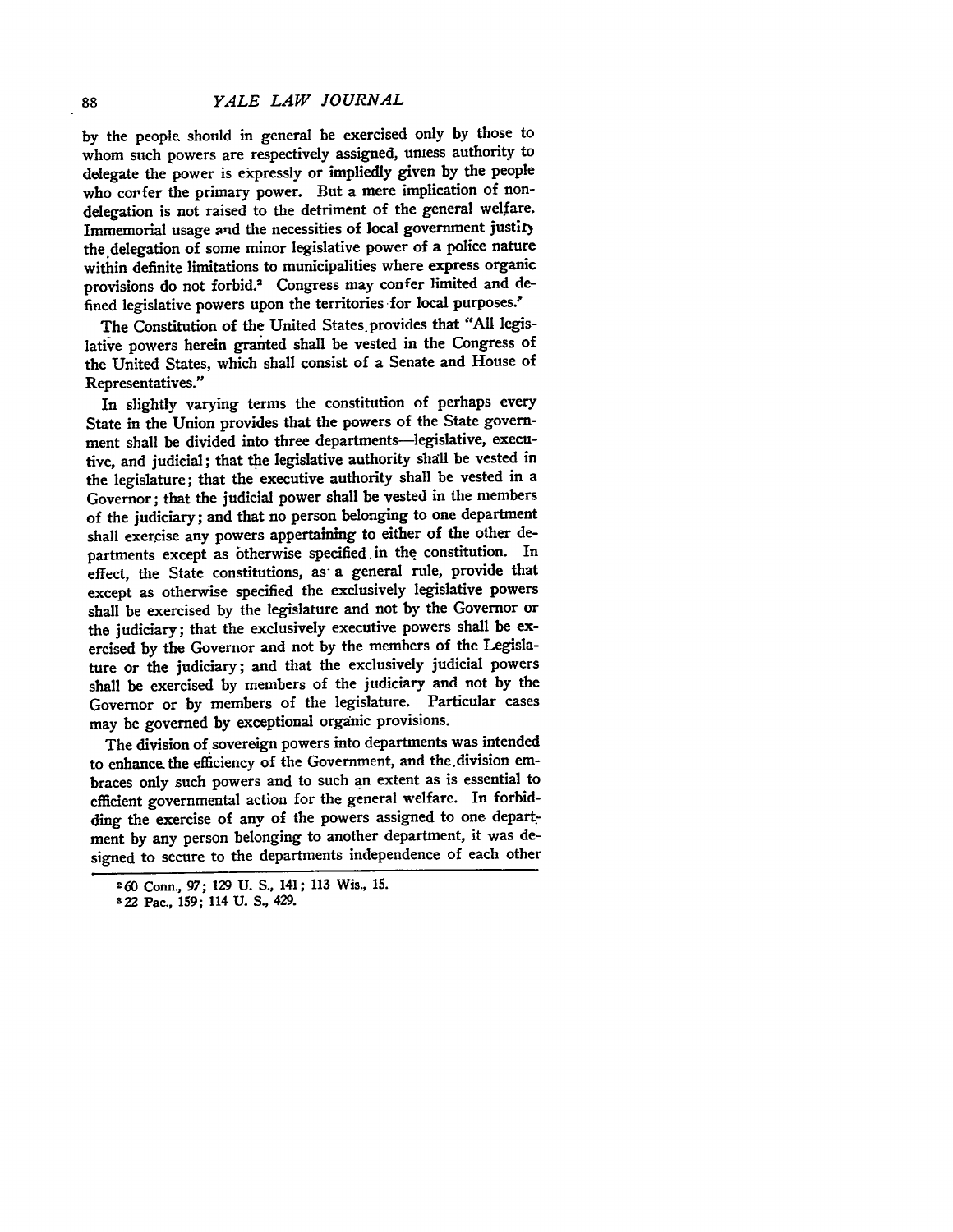and to prevent encroachments **by** any one department upon the powers exclusively assigned to another. There is no express provision that the powers given to each department shall not be delegated, but the application of the principle that powers cannot be delegated **by** those upon whom they are conferred, is generally warranted **by** the nature of the powers, the terms used and the object designed to be accomplished.

The differences between the powers of Congress and of the legislatures of the states under controlling constitutions probably do not affect the application of the principle of law *raised by implication* that forbids the delegation of legislative powers, unless the authority so to do appears **by** express or implied provisions of the organic law. Differences in organic law may control. The Constitution of the United States does not expressly provide that the powers assigned to one department shall not be exercised **by** officials of another department and some of the State constitutions may not contain such a provision. This fact and existing governmental necessities may explain such cases as **7** Wendell, **54i;** io Wheat., **1; 7** Cr., **382; 17** Wis., **703,** and other cases where implications were not indulged. As the purpose of the constitution is to confer exclusively upon the legislative body the essentially legislative powers of the government, the chief difficulties in a given case of alleged illegal delegation of power are to determine what are the powers that are **by** express or implied provisions of the constitution exclusively assigned to the legislature, and whether any material portion **'of** those powers have in fact been delegated *in violation of the organic law.* Whether a legislative power granted to Congress **by** -the Federal constitution has been illegally delegated must be determined **by** that organic law. Whether a legislative power of a State has been delegated in violation of organic law should be determined **by** reference to the State constitution and rules of procedure, as the Federal constitution does not control the mere assignment of governmental powers **by** the State, at least when all the powers of one department are not conferred upon those exercising the powers of another department of the Government, or the powers conferred do not in effect impair rights that are secured **by** the Federal constitution.' **A** judicial determination that a statute is inoperative because it purports to delegate legislative power is justified only when it clearly appears beyond a

**' 214 U. S., 91; 47** South. **Rep., 969.**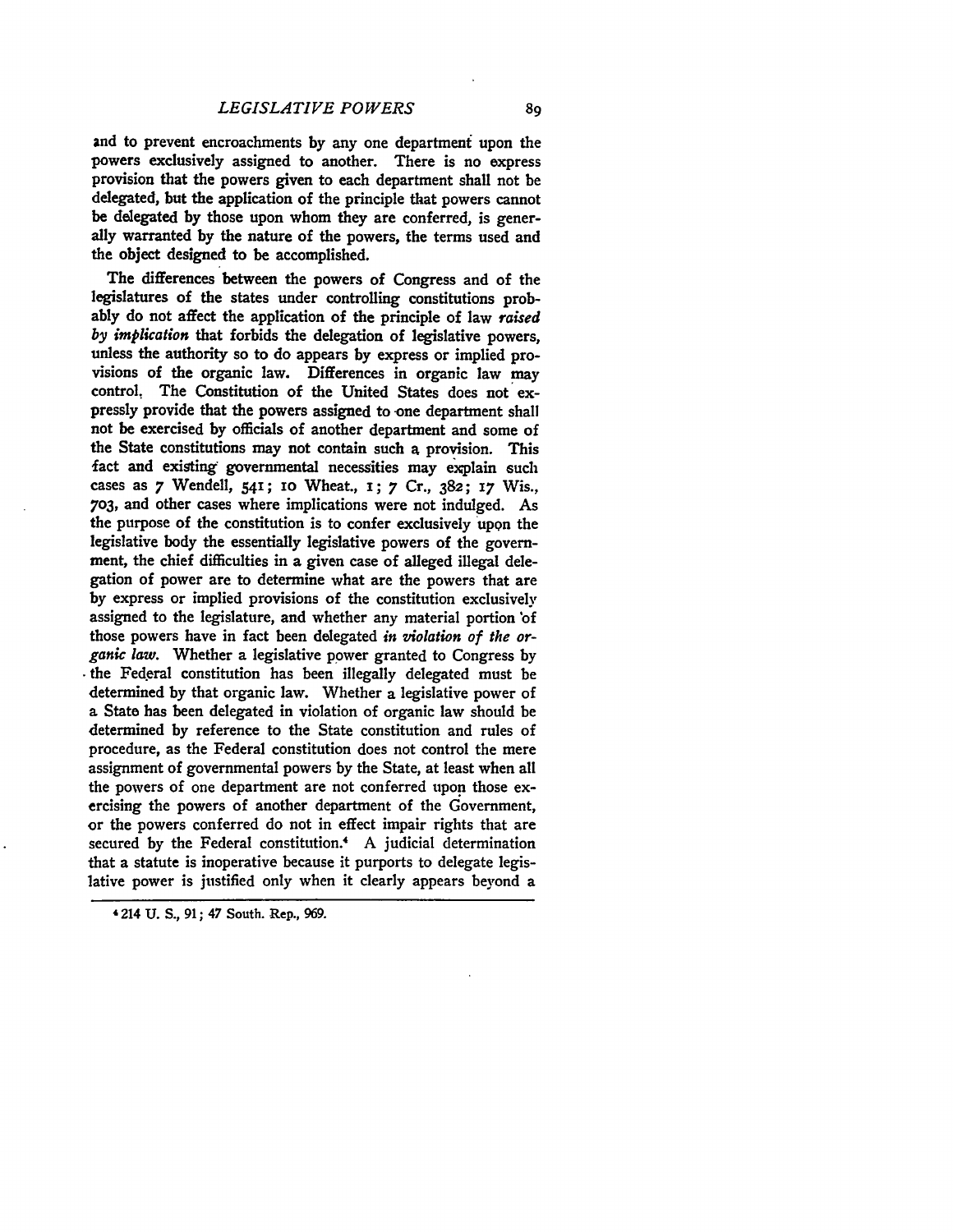**<sup>90</sup>***YALE LAW JOURNAL*

reasonable doubt that the duty imposed or the authority conferred appertains exclusively to the legislative department, and that the delegation is in conflict with the organic law. The reasonable requirements of the public welfare may justify a delegated authority when organic law is not dearly violated. In applying the provisions of a constitution the guiding star should be to effectuate its primary purpose, viz.: the welfare of the people in the preservation and exercise of the appropriate rights of sovereignty and of individuals. The division of governmental powers into legislative, executive, and judicial, is abstract and general, and is intended for practical purposes. There has been no complete and definite designation by a paramount authority of the powers that appertain to. each of the three great governmental departments. Perhaps there cannot be an absolute separation of all the powers of a practical government. The object in dividing sovereign powers into separate departments being to enhance the efficiency of government, the division does not contemplate that mere administrative or ministerial authority, functions or duties, not involving real powers that are essentially legislative, executive or judicial, shall be performed *exclusively* by persons belonging to any one of the three great departments of government.<sup>5</sup> This is so even though the performance of administrative or ministerial authority, functions, or duties, involves the exercise of some discretion and judgment, and is essential to the effectiveness or the enforcement of a particular legislative, executive or judicial power. All the governmental powers are made effective through or by the aid of administrative or ministerial officers or individuals. To require functions that are not purely legislative, executive or judicial *powers* to be performed exclusively **by** any one department would at least curtail the efficiency of government to the detriment of the public good, and such a purpose could not have been designed **in** making a divison of the *powers.* Statutes authorizing courts to prescribe mere rules of procedure are not regarded as a delegation of an exclusive legislative power, since the courts may have inherent power to prescribe such rules when they do not conflict with law.<sup>6</sup> The ascertainment or determination within stated limitations of facts upon which valid statutes may **by** their own terms become effective or operative may in its nature be administrative or ministerial, or even quasi-judicial.

**<sup>5 100</sup>** Pac., **179. 6 83 N. E., 351.**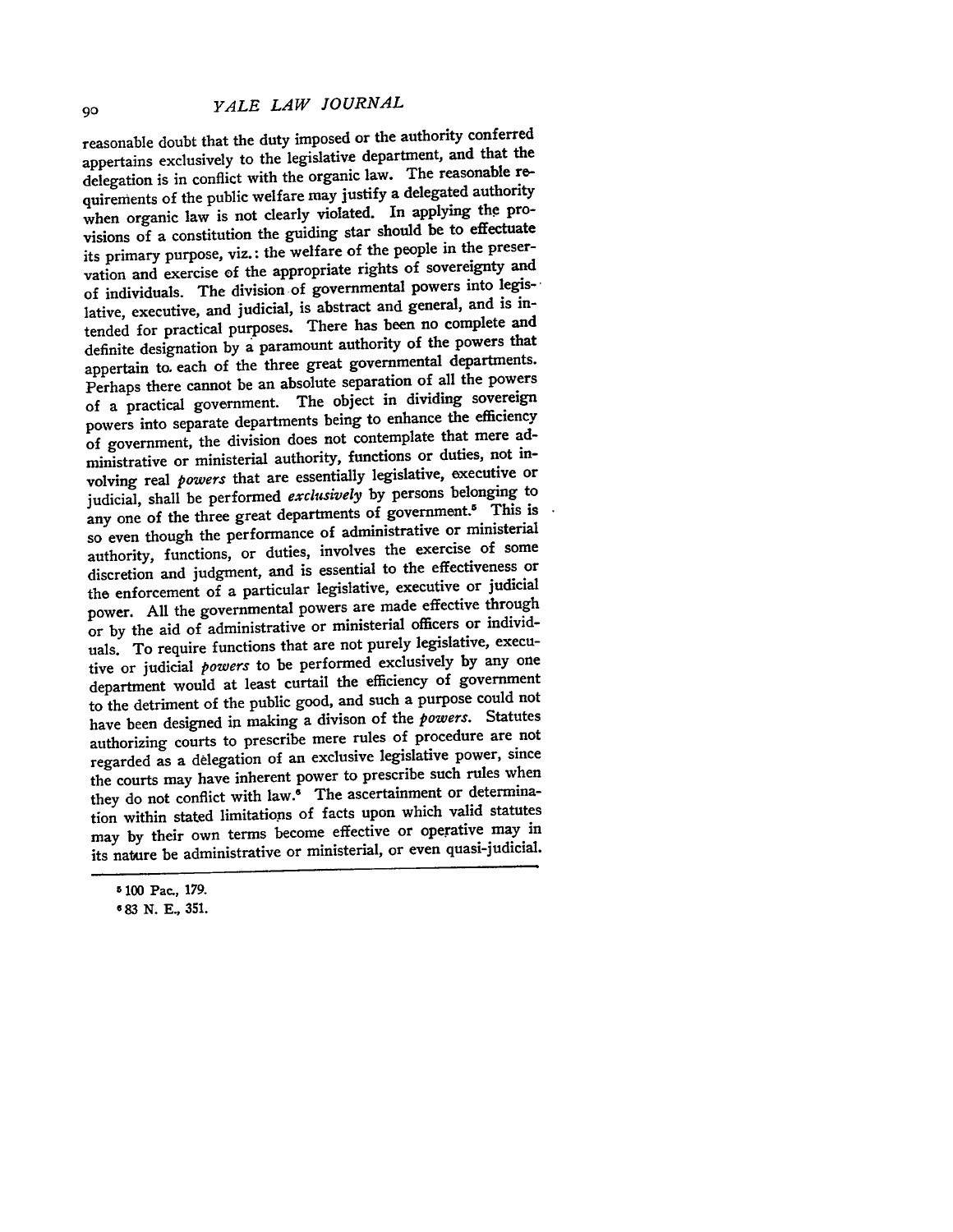Such a function does not necessarily require the exercise of a legislative power; and the mere assignment of powers to the legislative department does not require the exclusive performance **by** the legislature of functions that are not really or necessarily law-making powers.

The governmental powers that are assigned exclusively to the legislative department are those designated **by** the constitution and such as are inherent or so recognized **by** immemorial govern- mental usage, and which involve the exercise of primary and independent will, judgment and discretion in declaring what the law shall be, subject not to the control of another department, but only to the limitations of the organic law of the land. Legislative power includes, but may not be confined to, law-making power. A legislature is usually the exclusive law-making power, but it generally has other powers, authority or duties that are not exclusively legislative in their nature. The law-making power must be exercised solely **by** the legislature, but other powers or authority may be delegated unless forbidden by express or implied provisions or principles of organic law.<sup>7</sup> The essentially legislative functions of the law-making power include the right and duty to determine the subject, character and extent of governmental regulations, to create offices, to impose governmental burdens and to declare what the law shall be-to prescribe at least in definite general terms what offices shall exist, what burdens shall be imposed, what rules of conduct and procedure shall be observed, and what consequences shall follow violations of the law. These functions involve the exercise of primary and independent **judg**ment and discretion **by** the law-making power. The product of the lawful exercise of the law-making power-the statute-is subject only to the applicable provisions and principles of the Federal and State constitutions. Enacted laws govern all the departments within organic limitations. It is the general law-making power that the constitution assigns exclusively to the legislative department of the government. It is this law-making power that the executive and the judiciary are forbidden to exercise. The principle of non-delegation of governmental powers based on implication and assumed intention should have no broader effect. The application of the principle should be flexible and dictated **by** reason so as to meet the necessities of effective government subject only to organic law. Provisions expressly forbidding the

**7 10** Wheat., **1; 65** S. **E.** Rep., 665.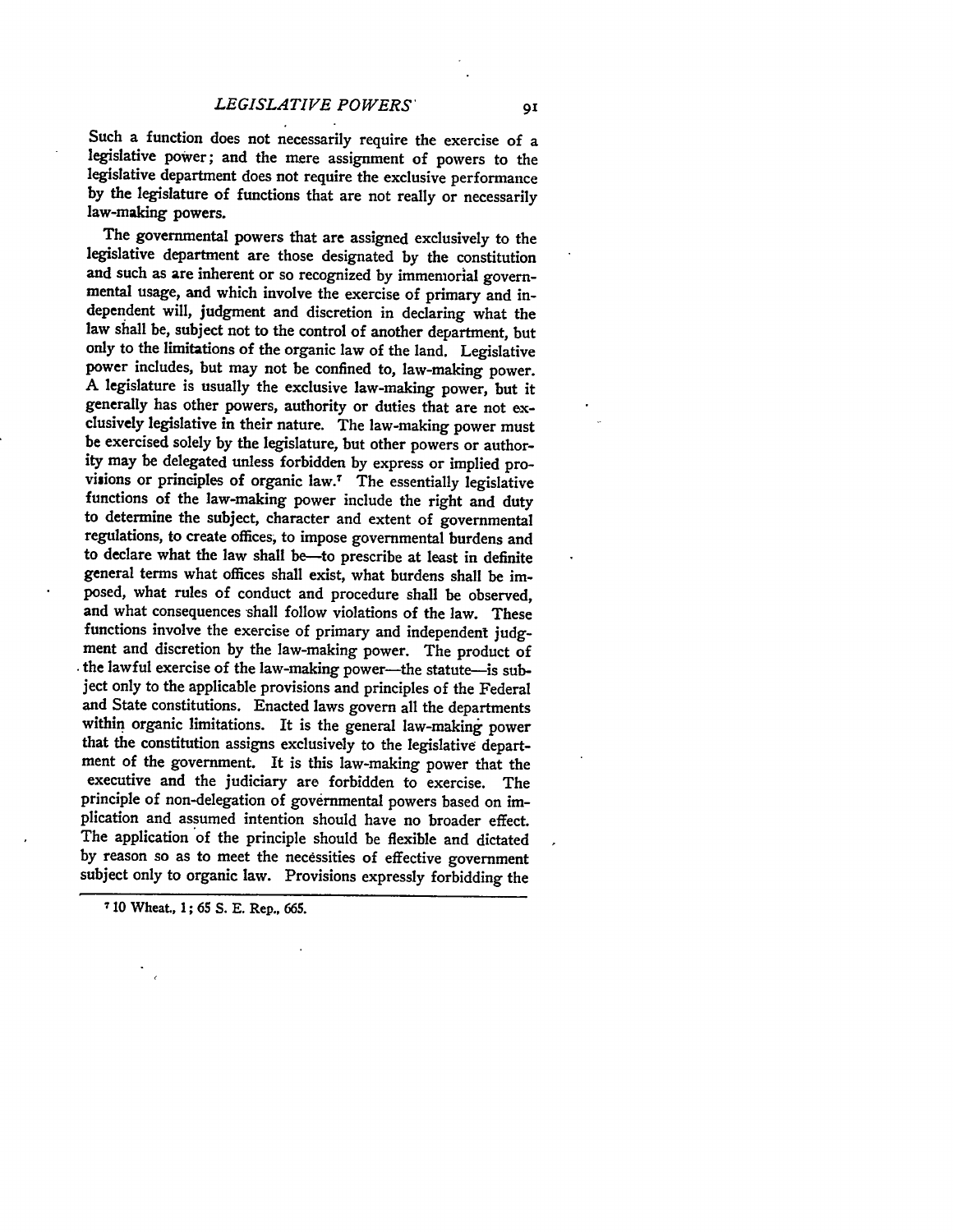delegation of powers stand for themselves. In Cooley's *Constitutional Limitations,* it is well said that "One of the settled maxims of constitutional law is, that the power conferred upon the legislature *to make laws* cannot be delegated." 8 There are rules of conduct and even of procedure that persons are required **by** law to observe or submit to, which are not the result of the direct exercise of legislative power, and consequently not essentially laws, such as municipal ordinances designed for the purpose of making effective within stated limitations a subordinate governmental agency, and rules and regulations prescribed **by** competent authority for judicial procedure or for carrying into effect a law which in general terms covers the subject and defines the limits of subordinate action. The ordinances and rules and regulations, if valid, may within their proper sphere be as binding and effective as are statutory laws; but besides being controlled **by** organic law, such ordinances, rules and regulations must be within statutory grants and limitations and subject to judicial review as to their reasonableness, fairness and impartiality. Authority within stated limits to ascertain designated facts upon which a duly enacted statute takes effect or operates is not exclusively a legislative power. Such authority may -be exercised **by** others than the legislative department if it is properly conferred and is exercised within prescribed legal limits.' Statutes conferring governmental authority should not **-be** declared inoperative as an unwarranted delegation of power unless it is clear that provisions of the constitution have been violated. Legislative enactments are subject only to the constitution.

There is no unconstitutional delegation of legislative powers where statutes within definite legal limits give authority to municipalities to adopt ordinances of a police nature for their local pur**poses,10 or** to courts to make rules of judicial procedure or to ascertain particular facts,<sup>11</sup> or to administrative officers or boards to locate public institutions,<sup>12</sup> or to fix fees within definite limitations,18 or to ascertain facts,1 " or to make **.just** and reasonable

**<sup>8 7</sup>th Ed.,** page **163. 8** Cyc., **830. 10 8** Cyc., **839; 99** Pac., **1059;** 74 At., **581.** <sup>11</sup>**113** Wis., **398; 19** Fla., **175. 12 50 Fla., 293. Is 212** Mo., **616. 14 64** Miss., **59; 26** Wis., **291.**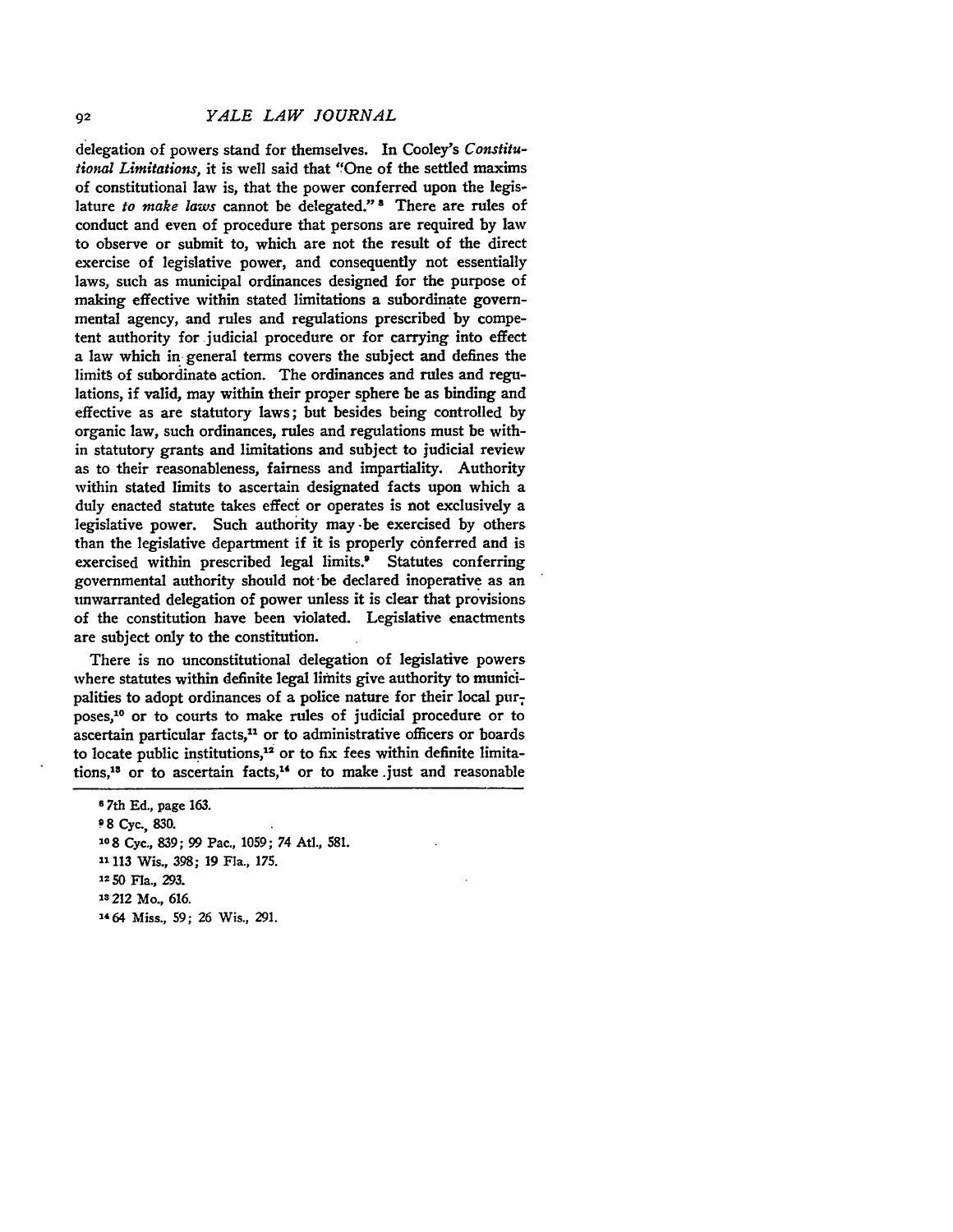rates, rules and regulations for the duties of common carriers,<sup>15</sup> gas companies,<sup>16</sup> water companies,<sup>17</sup> telephones,<sup>18</sup> boards of health,<sup>19</sup> school boards,<sup>20</sup> examining boards,<sup>21</sup> and other public matters.<sup>22</sup> For an extreme case, see 52 So., 941.

But when authority is legally conferred upon stated officials or persons to ascertain or determine some matter or to define some regulation upon which a statute by its own terms operates for its complete effectiveness, the acts or proceedings under the authority are in general subject to judicial review and must be within prescribed limits, must not be so arbitrary or so unreasonable or unjust as to injure individual rights and must not violate any applicable provision or principle of law.<sup>28</sup>

The legislature may not delegate authority to amend a law,<sup>24</sup> or to create an office,<sup>25</sup> or to prescribe rules of law,<sup>26</sup> or to define a crime,<sup>27</sup> or a penalty,<sup>28</sup> or to fix without restrictions a license tax,<sup>29</sup> or to adopt a standard insurance policy contract,<sup>30</sup> or to designate the subjects of regulation,<sup>31</sup> or to control without limit designate the subjects of regulation,<sup>31</sup> or to control without limit<br>the issue of stock by corporations,<sup>32</sup> or to change the rules of law.<sup>88</sup>

**.** As a general rule the legislature may make the operation of a law depend upon a designated contingency, or may enact a law

**15116 U. S.,** 307; 154 **U. S., 362; 70** Ga., 694; 2 L. R. **A.,** 504; **<sup>136</sup>** Wis., **160;** 47 South. Rep., **969. 16 14 A. &** *F.* Ann. Cas., **606.** 17 **107 Tenn.,** 647; **110 U. S.,** 347. **1s 155** Fed., 554. **"9 65 S, E., 387.** 20 **116 S.** W., **561. <sup>21</sup>**124 **N.** W., **167. 22152 U. S.,** 211; 154 **U. S., 362; 192 U. S.,** 470; 210 **U. S.,** 281; **17** L. R. A. (N. S.), 821, 1,001; 172 Fed., 695; 72 Atl., 216; 7 L. R. A. (N. S.), 431. For an extreme case see 52 So., 941.<br><sup>23</sup> 144 U. S., 677; 126 Fed., 823; 47 South., 969; 95 Wis., 390; 49 St ath, **39;** 40 South., **875; 32 Am.** St. Rep., **36; 3** L. R. **A., 661. 24 9** Pac., **55. 25 24** L. R. **A. (N. S.),** 744. **<sup>26</sup>**134 Ala., **392. 27** 146 Fed., **306. 28 88** Cal., 491. **29** 154 Mo., **375. 80 31** L. R. **A.,** 112. **31 111 S.** W., **565. 8210** L. R. **A. (N. S.), 250. 38 65** Atl., **883; 56 S. E. 666.**